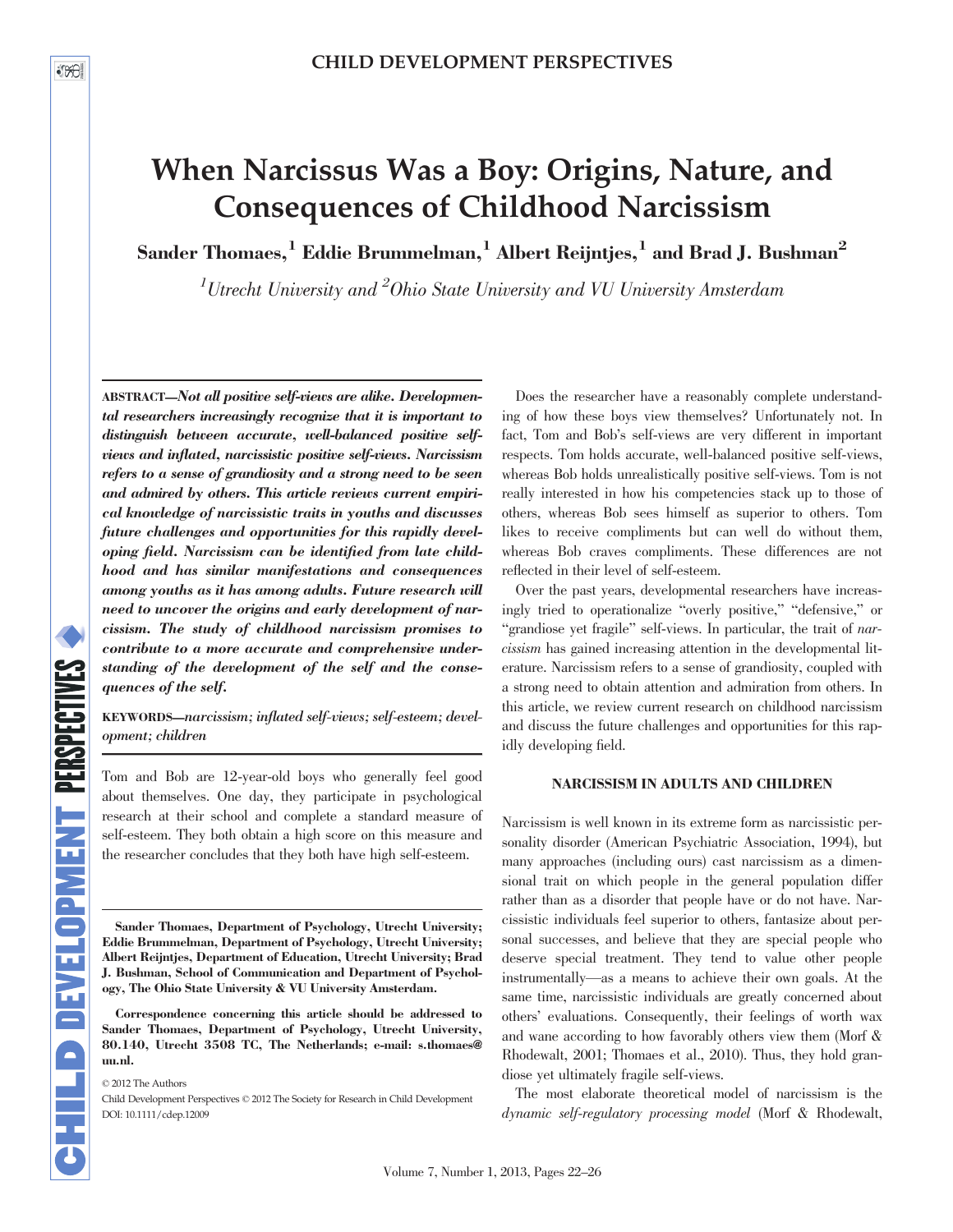2001). This model describes narcissism as a personality process organized around the goal of creating and maintaining grandiose self-views. Because the grandiose self-views of narcissistic individuals are fragile, such individuals go to great lengths to obtain external validation of their grandiosity. In their social interactions, they seek continuous attention and admiration and reject negative feedback. Moreover, narcissistic individuals typically perceive their talents and achievements in overly positive ways. They take credit for positive outcomes, but deny responsibility for negative outcomes, and also reconstruct their past in self-flattering ways. However, because they tend to use others instrumentally, their efforts to maximize self-esteem often prove counterproductive in the long run. This leads to a continuous cycle of seeking validation, being criticized or rejected, and pursuing renewed validation. Thus, key narcissistic traits such as self-aggrandizing behavior, a preoccupation with success, and hypervigilance for receiving negative evaluations can be understood as manifestations of an ongoing self-regulatory process to create and maintain grandiose self-views (Morf & Rhodewalt, 2001).

Up until recently, narcissism was studied virtually exclusively among adults. Little was known about narcissism in children. However, there is widespread consensus that narcissism typically emerges well before adulthood (American Psychiatric Association, 1994; Bardenstein, 2009; Barry, Frick, & Killian, 2003; Thomaes, Bushman, Orobio de Castro, & Stegge, 2009). Indeed, research has shown that individual differences in narcissism can be reliably measured in children about age 8 and older. From this age, the manifestations and consequences of narcissism among children are similar to those among adults (Barry et al., 2003; Thomaes, Stegge, Bushman, et al., 2008).

How can narcissism be measured among children? Two reliable and valid self-report measures exist: the Narcissistic Personality Inventory for Children (NPIC; Barry et al., 2003) and the Childhood Narcissism Scale (CNS; Thomaes et al., 2008). These measures are similar in that they aim to measure narcissistic traits in the general child population (i.e., among children about age 8 and older) and have been well validated in multiple cultures. The main difference between the two measures is their breadth of measurement and length. The NPIC has 40 items and is recommended when researchers want to distinguish between different aspects of narcissism (e.g., entitlement, authority). The CNS has 10 items and is recommended when researchers need a short measure that comprehensively assesses narcissism as a single dimension. For both measures, the data show that narcissistic traits are normally distributed in population samples of children and adolescents (Barry, Pickard, & Ansel, 2009; Thomaes et al., 2008). Boys tend to be more narcissistic than girls, but gender differences are small (Thomaes et al., 2008).

#### DEVELOPMENTAL ORIGINS OF NARCISSISM

Some of the most pressing questions one can ask about narcissism are developmental ones: At what age does narcissism typically emerge? How do early emerging individual differences in narcissism develop over the life span? Is narcissism more normative in some developmental stages than in others? How stable is narcissism over time? And, perhaps most pressing, what factors make some individuals more narcissistic than others? Questions such as these have been badly understudied thus far. In fact, no longitudinal studies have followed up on narcissistic development from childhood through later ages. This is unfortunate, not only from a basic research perspective but also from an applied perspective. An improved understanding of the developmental origins of narcissism would help practitioners determine what developmental stages are best suited to curtailing initial narcissistic development. We believe that developmental psychology has strong potential to further our understanding of narcissism and its effective treatment.

Childhood narcissism may emerge as a derailment of normative self-developmental processes. When children enter late childhood, they have acquired the cognitive abilities to anticipate how they are viewed by others and to form global evaluations of their worth as a person (Harter, 1999, 2006)—abilities that are critical for narcissism to emerge. Crucially, from this developmental stage onward, children also have a strong desire to feel valuable and well esteemed by others (Harter, 1999, 2006). Narcissism presumably is an excessive manifestation of that normative self-motivation, and so narcissistic children may differ from others mainly in the *degree* to which they pursue value and worth. This implies that individual differences in narcissism should manifest themselves from late childhood on, a view that is supported by empirical data (Barry et al., 2003; Thomaes et al., 2008; Thomaes et al., 2009). Of course, this does not mean that the causes of narcissism operate only from late childhood. On the contrary, most theorists believe that the foundation for narcissistic development is laid in the earliest stages of life.

Classical psychological theory has focused on early dysfunctional socialization patterns as causes of narcissistic development. One theory holds that narcissism is cultivated by parents who overly indulge and excessively praise their children (Imbesi, 1999; Millon, 1981). These practices might teach children that they are superior to others and might make them dependent upon external validation. Another theory holds that narcissism is cultivated by parental coldness and indifference (Kernberg, 1975; Kohut, 1977). In such a context, children might put themselves on a pedestal to obtain the validation their parents fail to provide. Thus, in line with the dynamic self-regulatory processing model (Morf & Rhodewalt, 2001), these theoretical perspectives suggest that narcissistic individuals' need to obtain external validation results from dysfunctional early socialization experiences.

Both perspectives have preliminary empirical support. Retrospective research has found that narcissistic adults report that their parents used to put them on a pedestal, believed that they had exceptional talents but also were indifferent (Otway &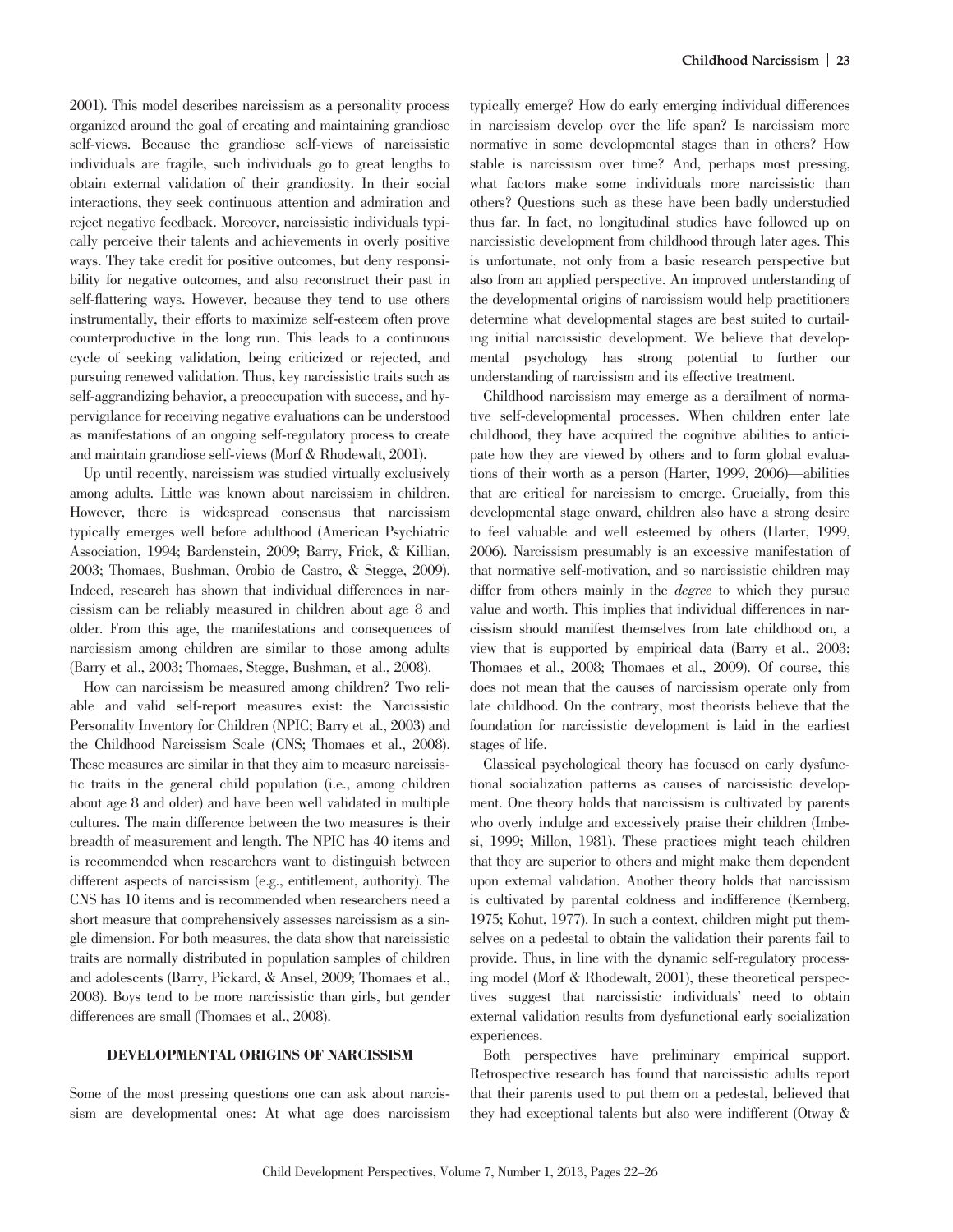Vignoles, 2006). Cross-sectional research has found that narcissistic high school and college students report that their parents are warm but also controlling and manipulative (Horton, Bleau, & Drwecki, 2006). Prospective research involving children has found that in mothers, both indulgent and authoritarian parenting styles might increase the likelihood that individuals develop narcissistic traits in adulthood (Cramer, 2011).

Besides parental influences, there could be sociocultural influences as well. In particular, it has been argued that the self-esteem movement in schools, with its emphasis on teaching children to feel "competent," "unique," and "special," has increased narcissism levels among today's youths. This effect may have been exacerbated by the advent of social networking technology that facilitates self-promotion and offers even young children a stage to communicate information about themselves (Twenge & Campbell, 2009; Twenge, Konrath, Foster, Campbell, & Bushman, 2008; but also see Trzesniewski, Donnellan, & Robins, 2008). These explanations fail to take into account, however, that some children are more likely to develop narcissistic traits than others. If all children exposed to some level of parental overvaluation or coldness (let alone the opportunity for self-promotion) became narcissists, there would be far more narcissists in the world today.

Instead, we propose a diathesis-stress model for the development of narcissism. Maladaptive socialization or sociocultural experiences (i.e., stress) may function to activate latent temperamental or genetic vulnerabilities to develop narcissistic traits (i.e., the diathesis). For example, children high in approach temperament—an early emerging sensitivity to rewards—are more likely than others to become dependent on rewarding stimuli (Elliot & Thrash, 2002). In the maladaptive, stressful context of parents who are overvaluating, children high in approach temperament may easily become overly dependent on receiving praise and positive attention (Thomaes et al., 2009). Similarly, a number of genetic polymorphisms, such as the serotonin transporter promoter polymorphism, are known to increase children's susceptibility to socialization experiences (Belsky, 2005; Taylor et al., 2006). Such polymorphisms may also influence the likelihood that children will develop narcissistic traits in response to maladaptive socialization. We have recently started a longitudinal investigation of the temperamental and genetic factors that might interact with environmental influences to jointly shape children's narcissistic personality over time. There is much to be explored in this area of research, and we encourage colleagues in the field to join forces in unravelling the origins of narcissism.

### CONSEQUENCES OF NARCISSISM

The self-views of narcissistic individuals are highly contingent upon external validation (Morf & Rhodewalt, 2001; Thomaes et al., 2010). When their self-views are threatened, they are prone to respond emotionally and aggressively. Most research has focused on the link between narcissism among youths and aggressive, antisocial behavior. Cross-sectional research has found consistent links between narcissism and physical, verbal, and relational aggression (i.e., excluding others, spreading rumors; Golmaryami & Barry, 2010; Thomaes, Bushman, et al. 2008; Thomaes, Bushman, Orobio de Castro, Cohen, et al. 2009), aggression on the Internet (Ang, Ong, Lim, & Lim, 2010; Ang, Tan, & Talib Mansor, 2011), and more broadly defined antisocial or delinquent behaviors (including stealing and lying; Barry et al., 2003; Barry, Grafeman, Adler, & Pickard, 2007). These findings were obtained in children and adolescents from community and at-risk samples, emphasizing the robustness of the link between narcissism and conduct problems. Narcissistic youths are especially likely to become aggressive when their self-views are threatened, such as when they are ridiculed or rejected (Thomaes et al., 2008; Thomaes et al., 2009). Aggression may serve to trump the negative feelings that often result from such experiences (Baumeister, Smart, & Boden, 1996). Longitudinal research has found that narcissism also promotes the stability of aggressive behavior, such that aggressive young adolescents who are more narcissistic are more likely to remain aggressive over a 1-year period than their less narcissistic counterparts (Bukowski, Schwartzman, Santo, Bagwell, & Adams, 2009).

Another common consequence of narcissism is psychological reactivity (i.e., the tendency to respond to triggering events with intense feelings or intrusive cognitions). In our own research, we have found that narcissistic children are prone to "emotional extremes," experiencing high levels of both positive (e.g., euphoria, pride) and negative (e.g., shame, anger) emotions in their daily lives (Thomaes et al., 2008). Narcissistic psychological reactivity may be particularly likely to manifest itself following ego-threatening events. For example, in one experiment, we found that narcissistic children's self-esteem decreased sharply in response to negative peer feedback, supporting the view that narcissistic children hold fragile self-views (Thomaes et al., 2010). In another experiment, we had participants play a rigged competitive computer game that they lost and we manipulated the ego-threatening impact of the loss (Thomaes, Stegge, Olthof, Bushman, & Nezlek, 2011). Specifically, half of the participants were told beforehand that they were lucky to play against one of the worst players in the competition so far. After the loss, they were shown rankings on a fictitious web page with their names at the bottom of the list. The other half of the participants were not told that their opponent was bad and were not shown rankings. Narcissistic children experienced high levels of negative mood (e.g., anger), but only after the ego-threatening loss. They did not experience more negative mood than others following the nonthreatening loss. The latter finding is important because it indicates that narcissistic children's psychological reactivity is specific to events that threaten their grandiosity.

One important lesson learned from previous work is that it often pays off to study the consequences of narcissism alongside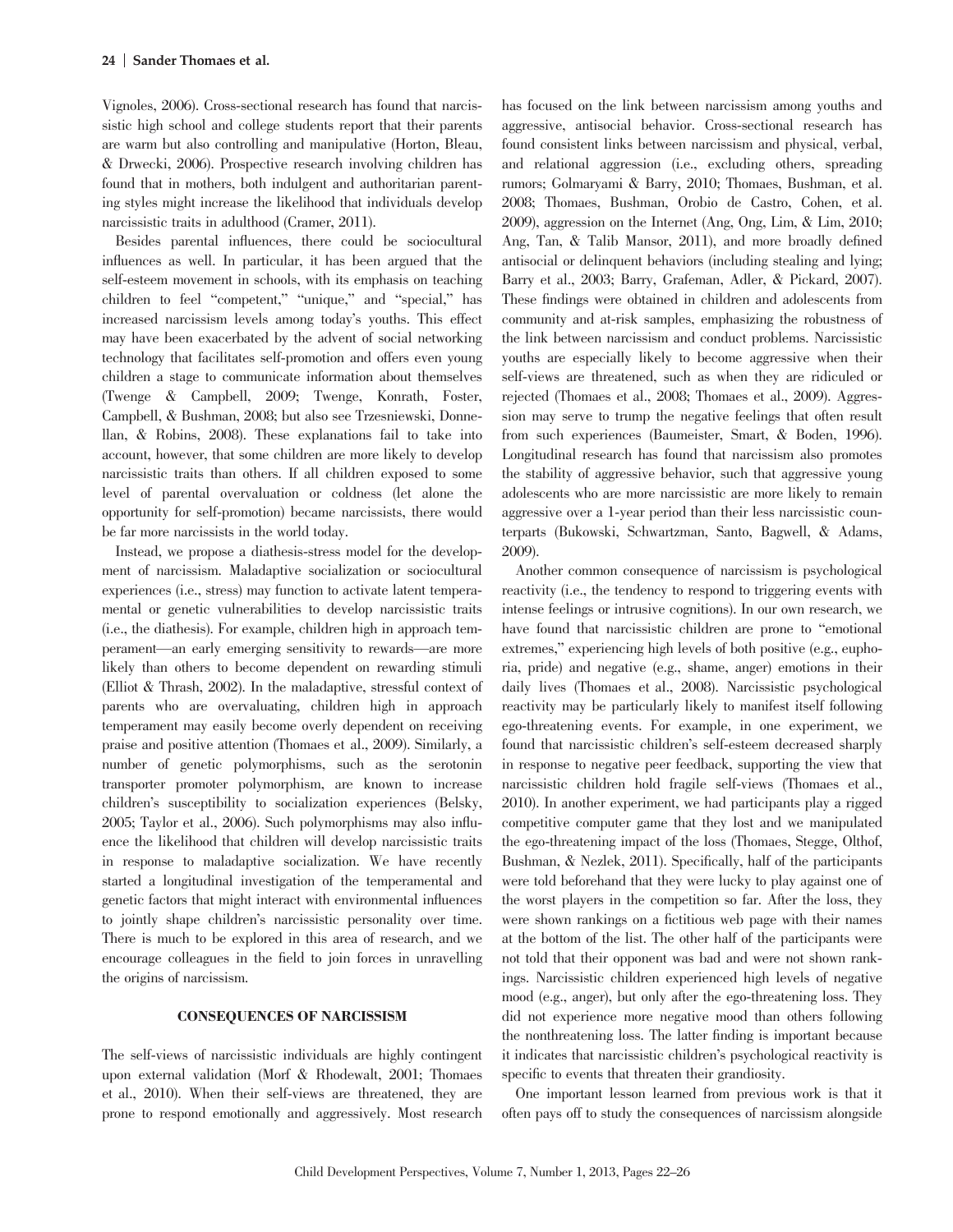those of self-esteem. For example, the robust link between narcissism and aggression identified in earlier work does not tell the whole story. That is, narcissistic youths are particularly prone to behave aggressively if they also have high self-esteem. Narcissistic youths who have somewhat lower self-esteem (i.e., some narcissistic individuals are self-absorbed but not very satisfied with themselves) are not particularly aggressive (Golmaryami & Barry, 2010; Thomaes et al., 2008). Similarly, research suggests that narcissistic children may be more likely than others to suffer from symptoms of anxiety, especially social anxiety (Barry & Malkin, 2010; Thomaes et al., 2008). We recently found, however, that this link depends on children's level of self-esteem. Narcissistic children are anxious when they have relatively low self-esteem, but are not when they have high self-esteem (Nelemans et al., 2012).

What explains these interactions between narcissism and selfesteem? An important distinction can be made between so-called "grandiose" and "vulnerable" manifestations of narcissism (Cain, Pincus, & Ansell, 2008; Dickinson & Pincus, 2003). Individuals high in grandiose narcissism tend to be self-absorbed extroverts prone to suppress negative emotions, and to aggress against others when their egos are threatened (Thomaes et al., 2008). They have high self-esteem. Individuals high in vulnerable narcissism tend to be self-absorbed introverts prone to ruminate over negative emotions, and to withdraw from others when their egos are threatened. They have lower self-esteem. Thus, interactions between narcissism and self-esteem reflect the different consequences of grandiose and vulnerable narcissism.

## FUTURE WORK AND IMPLICATIONS

Among the exciting topics to explore in this new field of research, three seem particularly important.

First, longitudinal research is needed to map the developmental processes that lead to narcissism. Such research should shed light on when individual differences in narcissism typically emerge, what factors influence these differences, and how stable narcissism is over time. Longitudinal research is especially promising when integrated with experimental methods to uncover the short-term psychological mechanisms that explain the early manifestations and persistence of narcissism over time. For example, experimental research should explore the strategies (e.g., externalization of blame, suppression of negative emotions) that narcissistic youths use to uphold their fragile grandiose self-images in the face of threatening events. Experimental research should also seek to explain temporary shifts in narcissistic individuals' sense of grandiosity: Under what conditions do they actually believe or come to doubt their own grandiosity?

Second, priority should be given to research that uncovers the (mal)adaptiveness of narcissism. Narcissism is often considered problematic, yet there may be a trade-off between costs and benefits. For example, it is possible that narcissistic youths become skilled at garnering authority and at radiating an image of charm and self-reliance—skills that may be beneficial in several spheres of life. Research on the (mal)adaptiveness of narcissism should also unravel how narcissism translates into peer relationships. It is possible that narcissistic children are seen by their peers as more "popular" than "likable," and that narcissism benefits the initiation but not the continuation of friendships, but research needs to test those notions.

Third, research should explore the viability of an addiction model of narcissism. In many ways, narcissism resembles a pattern of addiction to self-esteem (Baumeister & Vohs, 2001). Narcissistic individuals crave feeling good about themselves and feel very bad when they fail to create a grandiose view of themselves. Also, similar to other addictions, narcissism may bring certain short-term benefits (e.g., the pleasure of feeling proud), but may have long-term costs (e.g., the toll of alienating others; Baumeister & Vohs, 2001). To what extent are the developmental pathways that lead to narcissism similar to the pathways that lead to more prototypical addictions (e.g., alcoholism)? Is narcissism rooted in similar genetic or temperamental predispositions, or diatheses, like more prototypical addictions? To what extent are narcissistic individuals' behavioral and neurobiological responses to rewarding stimuli (e.g., positive attention, admiration) similar to actual addictive responses to rewarding stimuli (e.g., alcoholic beverages)? The view of narcissism as an addiction may be more than just a useful metaphor, but research will need to establish how far the parallel reaches.

#### **CONCLUSION**

Developmental psychology has had a strong and long-standing fascination with the self. A new branch of this fascination revolves around the trait of childhood narcissism. The study of childhood narcissism promises to yield a more accurate and comprehensive understanding of the developing self, its nature, and its consequences. In particular, by studying childhood narcissism along with self-esteem, psychologists will be able to distinguish children's well-balanced and accurate favorable selfviews from defensive and inflated favorable self-views. The researcher introduced at the outset of this article would be able to distinguish Tom's self-views from Bob's self-views. Importantly, when more becomes known about the developmental origins of narcissism, practitioners may devise developmentally tailored interventions to curtail narcissistic traits at a young age—thereby improving the well-being of at-risk children as well as the people around them.

#### **REFERENCES**

- American Psychiatric Association. (1994). Diagnostic and statistical manual of mental disorders (4th ed.). Washington, DC: Author.
- Ang, R. P., Ong, E. Y. L., Lim, J. C. Y., & Lim, E. W. (2010). From narcissistic exploitativeness to bullying behavior: The mediating role of approval-of-aggression beliefs. Social Development, 19, 721–735.